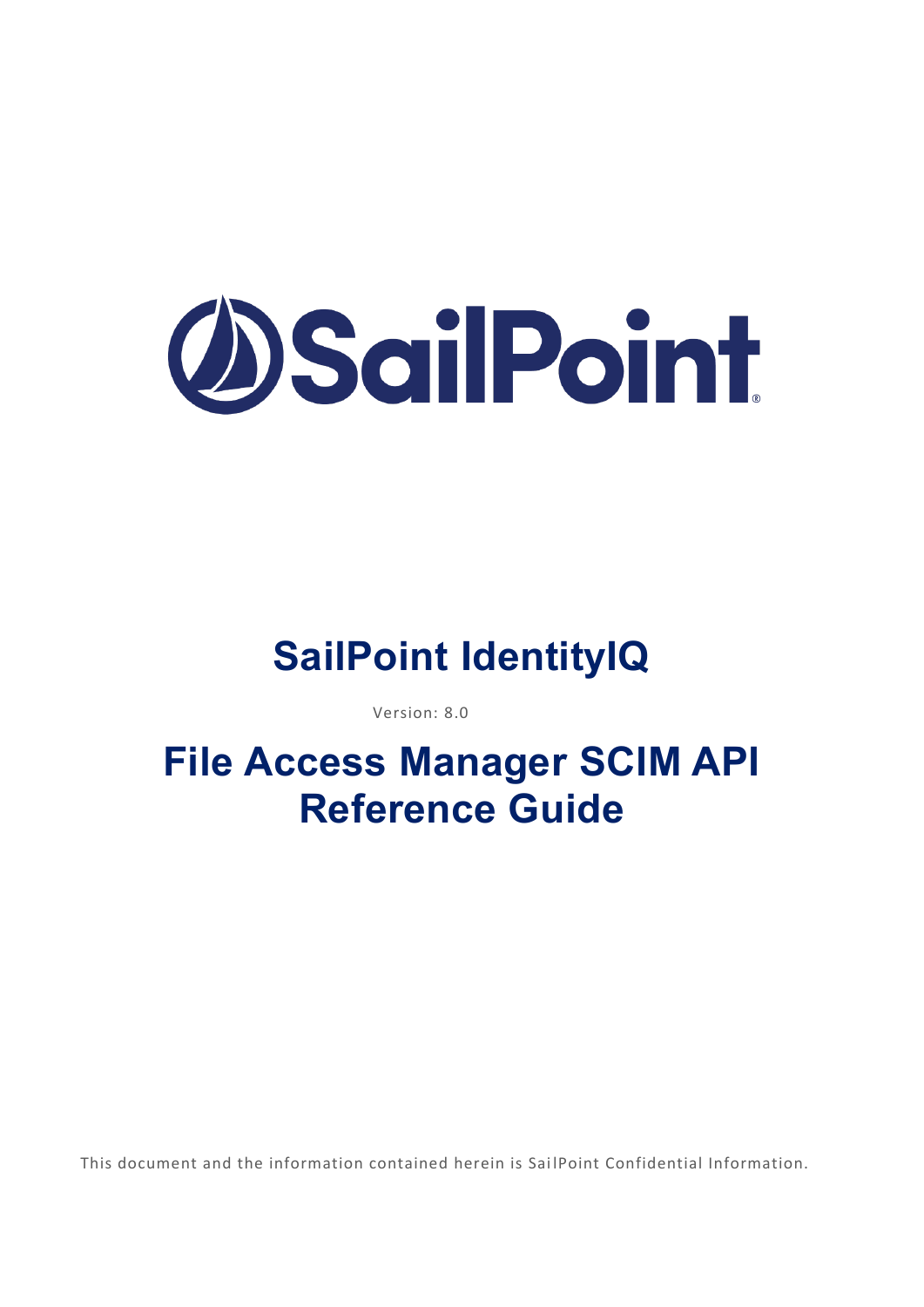# Revision Table

| Initial release                                                                                                                                   |             |
|---------------------------------------------------------------------------------------------------------------------------------------------------|-------------|
| Added endpoints:<br><b>DataClassificationCategories</b><br>٠<br><b>DataClassificationResults</b><br>Capabilities                                  | 30 Jan 2019 |
| New filter "parentResourceId" for BusinessResources Endpoint<br>• New endpoint: KPIs, which returns the count, and score<br>of the requested KPI. | 21 Apr 2019 |
|                                                                                                                                                   |             |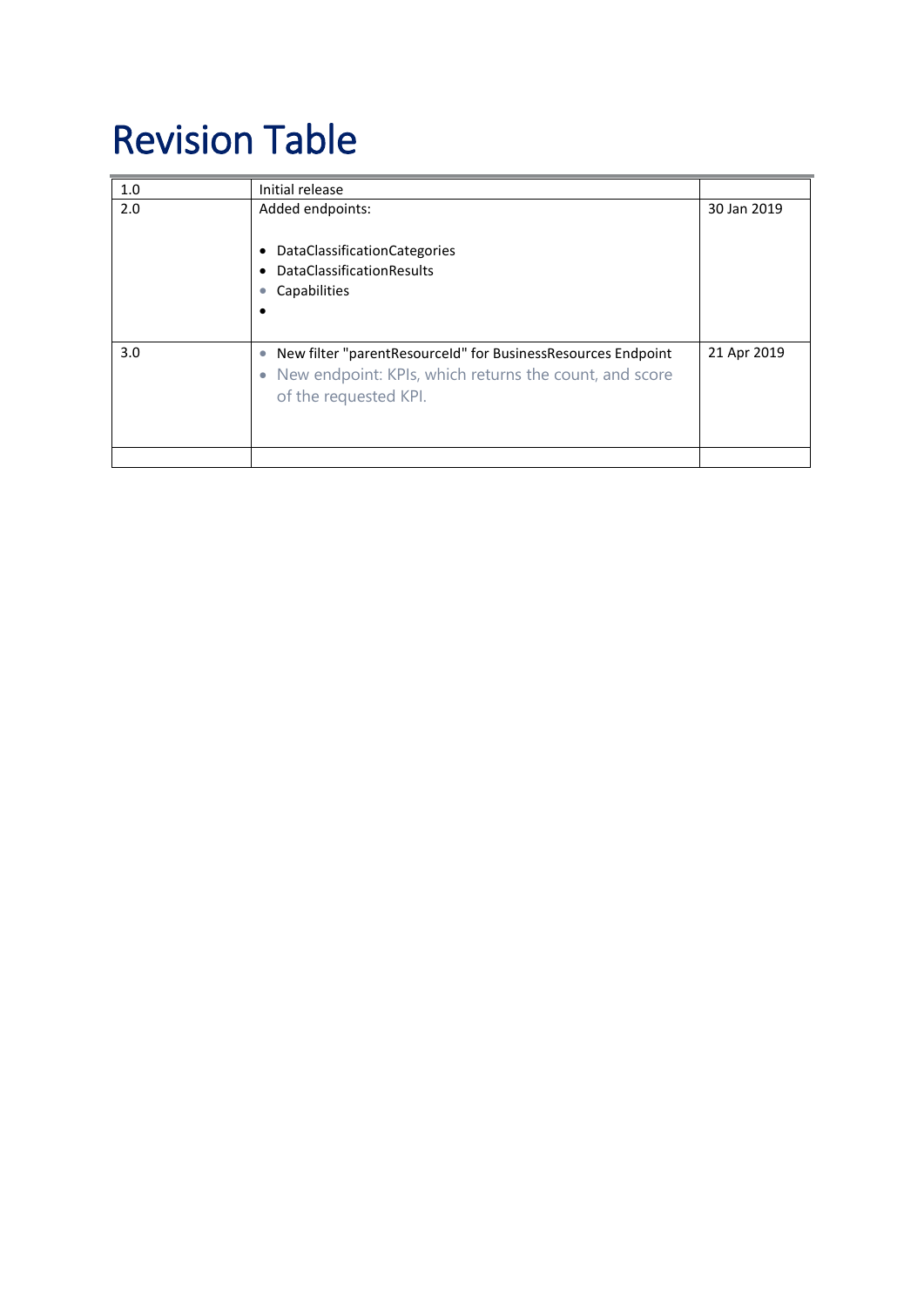# **Table of Contents**

| $\mathbf{1}$   |     |       |  |
|----------------|-----|-------|--|
| 2              |     |       |  |
| 3              |     |       |  |
| 4              |     |       |  |
|                | 4.1 |       |  |
|                | 4.2 |       |  |
|                | 4.3 |       |  |
|                |     | 4.3.1 |  |
|                |     | 4.3.2 |  |
|                |     | 4.3.3 |  |
|                |     | 4.3.4 |  |
| 5              |     |       |  |
| 6              |     |       |  |
|                | 6.1 |       |  |
|                | 6.2 |       |  |
|                |     | 6.2.1 |  |
|                | 6.3 |       |  |
|                | 6.4 |       |  |
|                | 6.5 |       |  |
|                | 6.6 |       |  |
|                | 6.7 |       |  |
|                | 6.8 |       |  |
| $\overline{7}$ |     |       |  |
|                | 7.1 |       |  |
|                |     |       |  |
|                |     |       |  |
|                |     |       |  |
|                |     |       |  |
|                | 7.2 |       |  |
|                |     |       |  |
|                |     |       |  |
|                |     |       |  |
|                |     |       |  |
|                |     |       |  |
|                |     |       |  |
|                | 7.3 |       |  |
|                |     |       |  |
|                |     |       |  |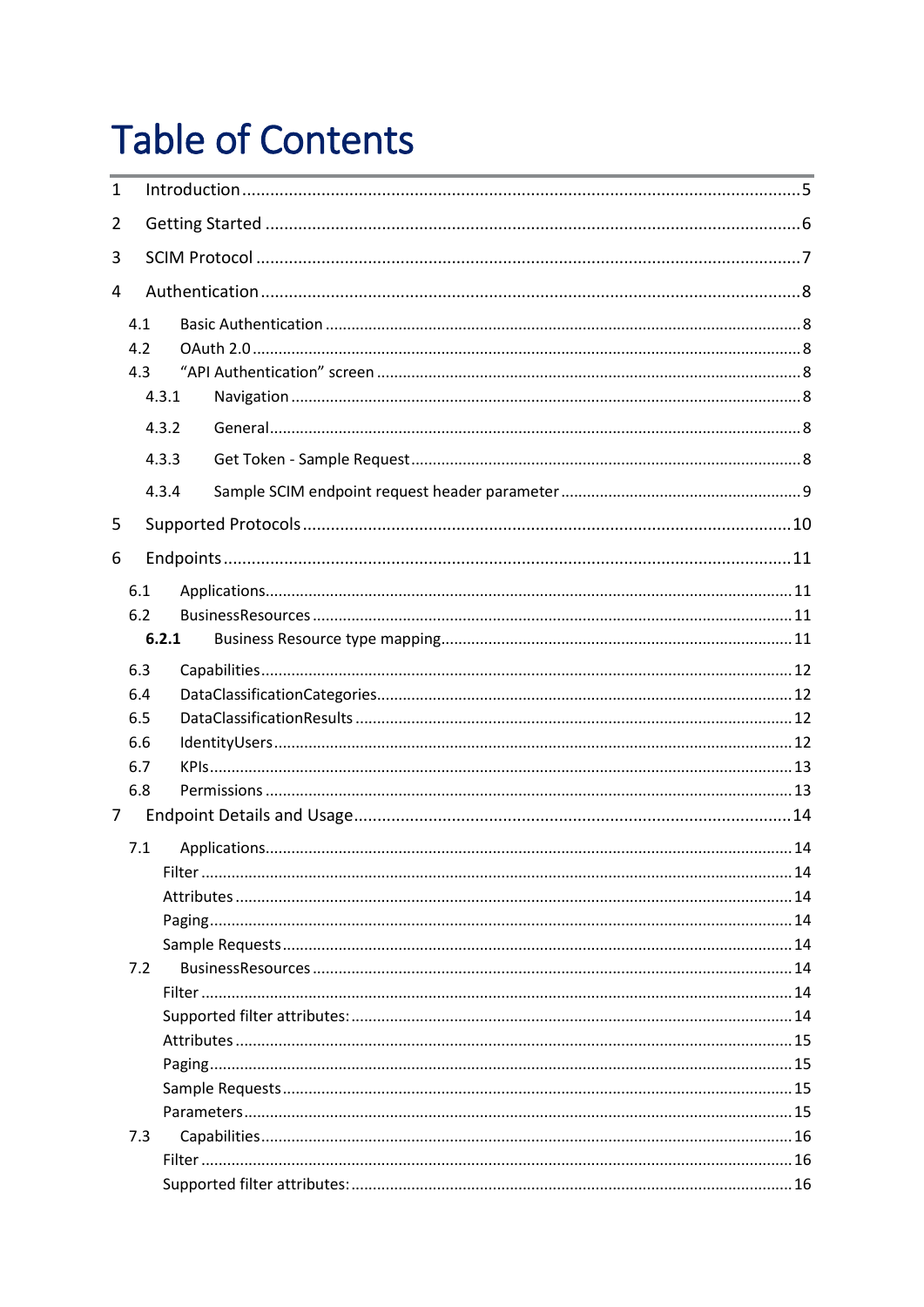| 7.4  |  |
|------|--|
|      |  |
|      |  |
|      |  |
|      |  |
| 7.5  |  |
|      |  |
|      |  |
|      |  |
|      |  |
| 7.6  |  |
|      |  |
| 7.7  |  |
|      |  |
|      |  |
|      |  |
|      |  |
|      |  |
|      |  |
|      |  |
|      |  |
|      |  |
|      |  |
|      |  |
|      |  |
|      |  |
|      |  |
|      |  |
|      |  |
| 7.8  |  |
|      |  |
|      |  |
|      |  |
|      |  |
|      |  |
|      |  |
| 7.9  |  |
|      |  |
|      |  |
|      |  |
|      |  |
|      |  |
| 7.10 |  |
|      |  |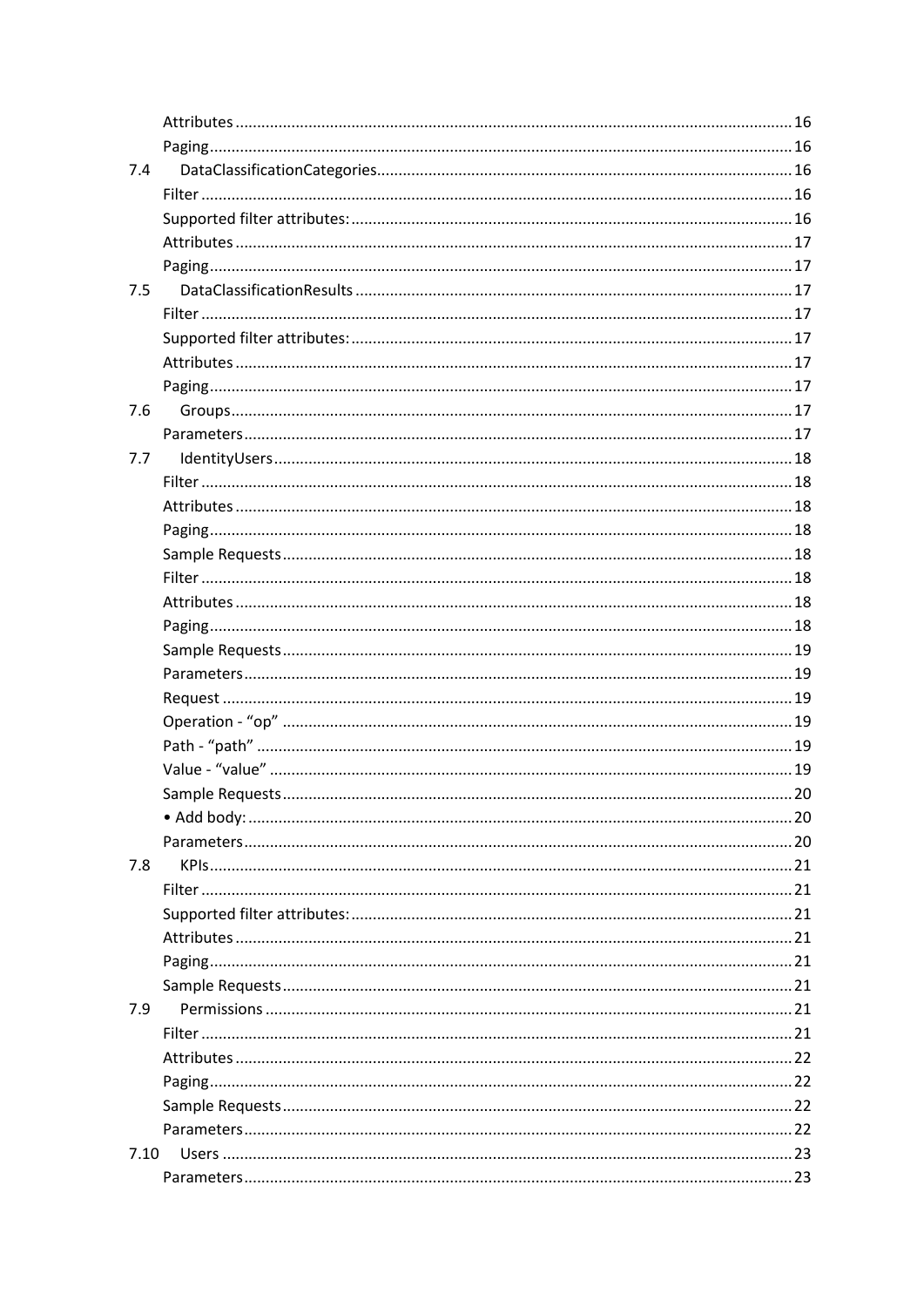## <span id="page-4-0"></span>1 Introduction

Welcome to the SailPoint IdentityIQ File Access Manager API. This API provides access to the IdentityIQ File Access Manager platform. The API is standards-based, built upon the RESTful SCIM 2.0 specification. You can use this API to access IdentityIQ File Access Manager API endpoints, which allows you to programmatically interact with objects within the File Access Manager.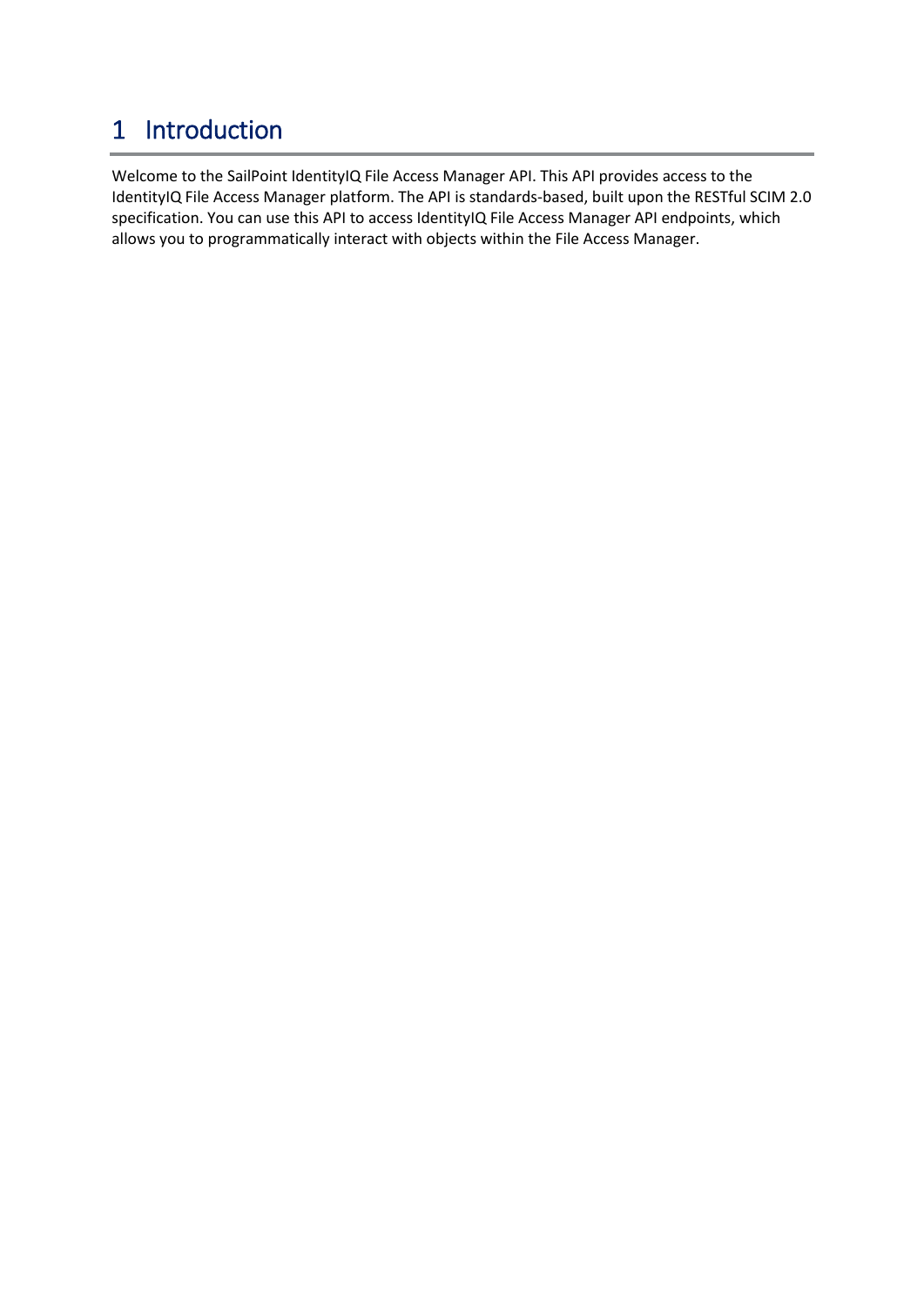## <span id="page-5-0"></span>2 Getting Started

- 1. For more information about the SCIM 2.0 specification, see the next section: SCIM Protocol
- 2. Ensure you have IdentityIQ File Access Manager version 8.0 or higher installed.
- 3. Read the IdentityIQ File Access Manager documentation.
- 4. Participate in the forums. Ask questions, read about requested and upcoming functionality, and assist others.
- 5. Send us feedback. We want to hear from you.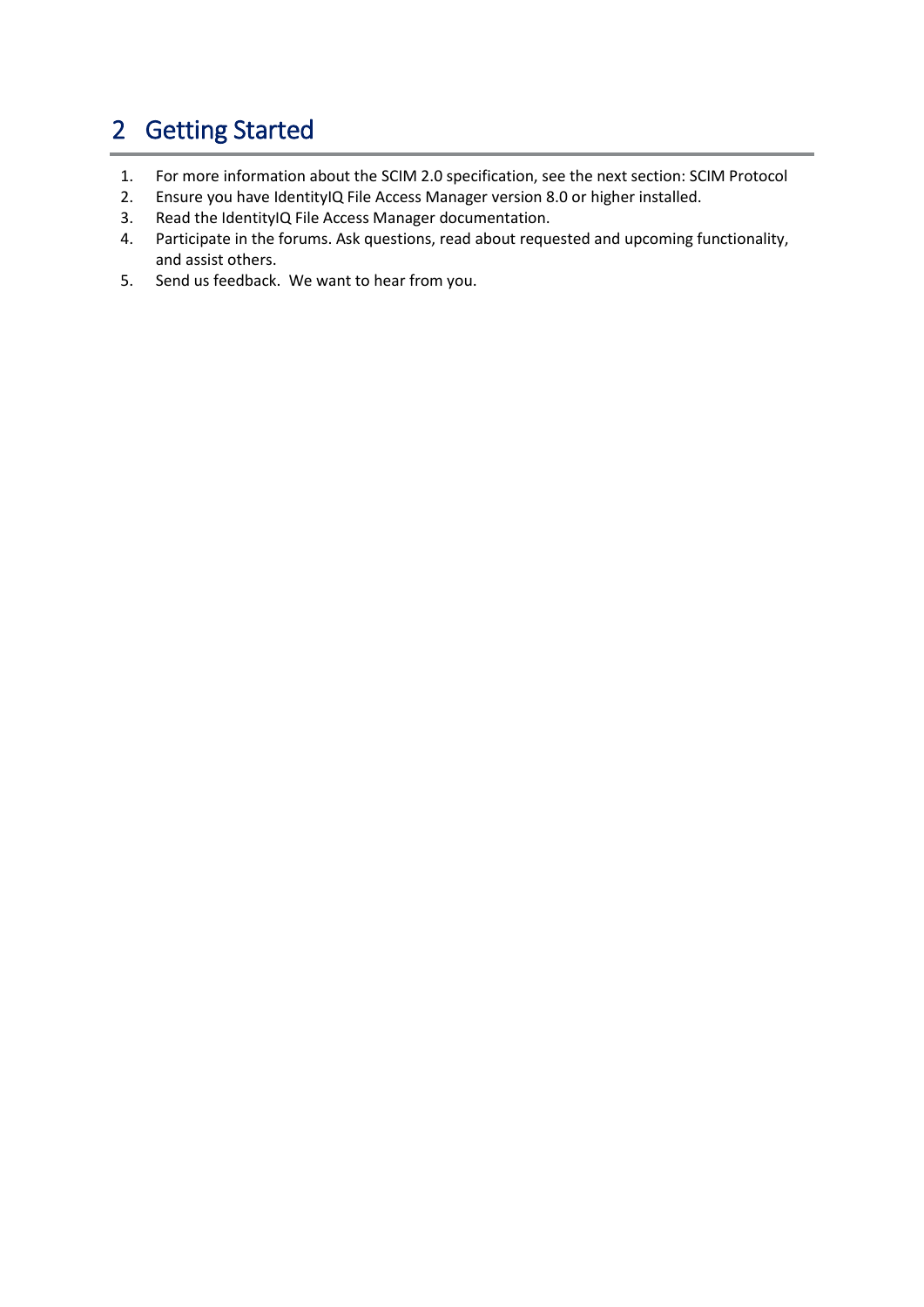# <span id="page-6-0"></span>3 SCIM Protocol

SCIM (System for Cross-Domain Identity Management), is an HTTP-based protocol that makes managing identities in multi-domain scenarios easier to support through a standardized RESTful API service. It provides a platform neutral schema and extension model for representing users, groups and other resource types in JSON format.

We implement SCIM with the following restrictions:

- Filter Currently we only support the "and" logical operator between filter expressions ("or" is not supported)
- Filter If filter expression values include the reserved URL characters " '\$-\_.+!\*'(),' ", they need to be changed to their encoded value
- Sorting Currently we do not support SCIM Sorting capabilities (SortBy and SortOrder). Each method implements its own sorting by default.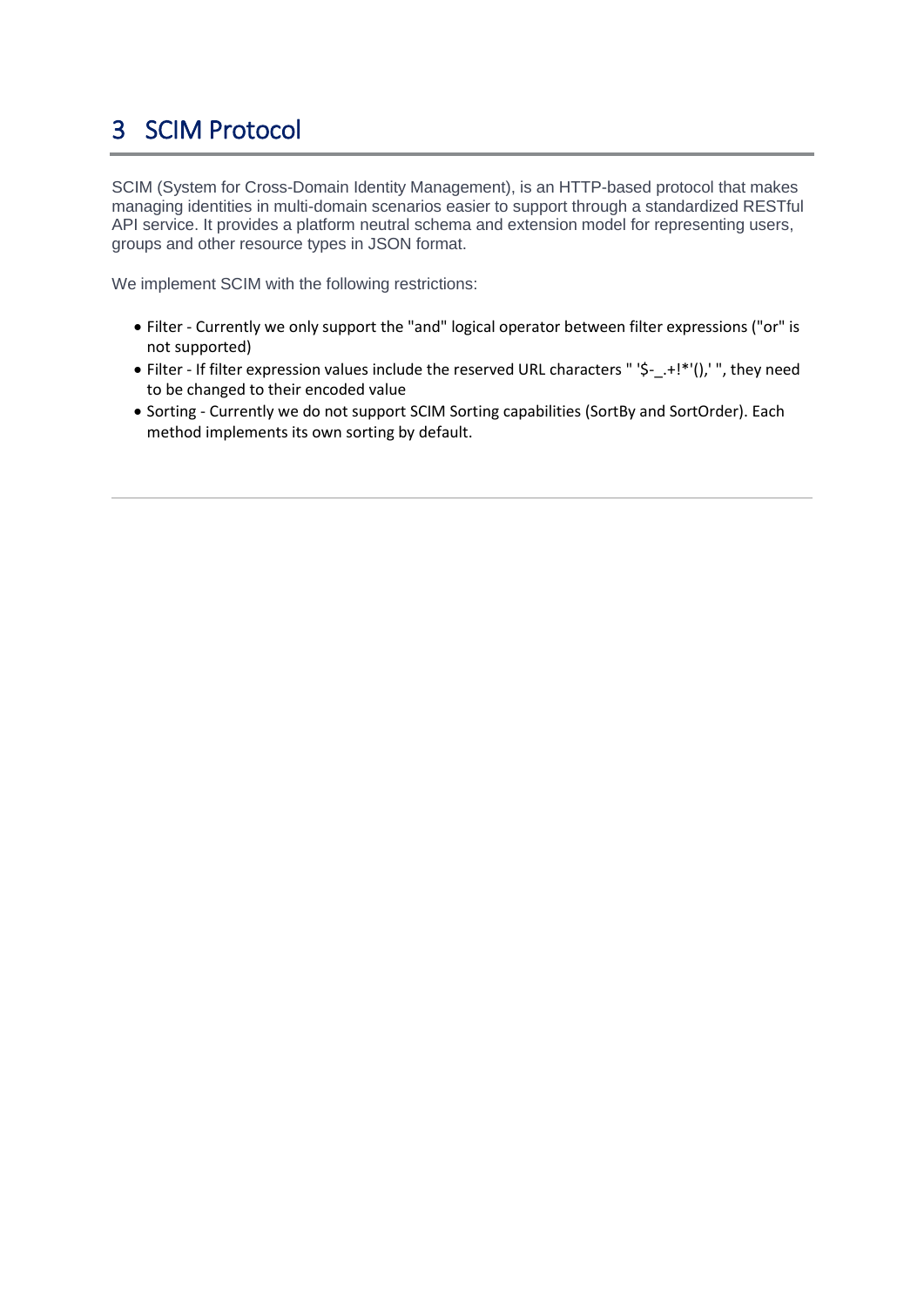### <span id="page-7-0"></span>4 Authentication

#### <span id="page-7-1"></span>4.1 Basic Authentication

Basic Authentication is used to allow access to the API. It is a simple technique for enforcing access controls to API resources because it doesn't require session IDs, cookies, or login pages but instead uses standard fields in the HTTP header. For more information on Basic authentication, please see <https://tools.ietf.org/html/rfc1945#section-11> and [https://www.ietf.org/rfc/rfc2617.txt.](https://www.ietf.org/rfc/rfc2617.txt) Support for Basic Authentication will continue to exist in future releases.

Basic Authentication can be used by IdentityIQ File Access Managerinternal users that have the "API User" role. You can create internal users and grant them the role using the administrative client.

#### <span id="page-7-2"></span>4.2 OAuth 2.0

The Client ID and Client Secret will be automatically generated during installation (or upgrade) of version 6.1.

For upgrades from version 6.1 or above, the client ID and client secret will remain the same.

You can find the client parameters in the "API Authentication" screen in the IdentityIQ File Access Manager web client.

#### <span id="page-7-3"></span>4.3 "API Authentication" screen

#### <span id="page-7-4"></span>4.3.1 Navigation

The screen can be found under Settings -> General -> API Authentication

#### <span id="page-7-5"></span>4.3.2 General

On this screen you can:

- Check your Client ID and Client Secret
- Generate a new Client Secret

<span id="page-7-6"></span>4.3.3 Get Token - Sample Request

"curl -X POST http://localhost/identityiqfamapi/token -H 'content-type: applicatio n/x-www-form-urlencoded' -d 'grant\_type=client\_credentials&client\_id=6779ef20e7581 7b79602&client\_secret=mY5zM5nh7MR8gpj5yG9iIQ%3D%3D'"

#### Get Token - Sample response

#### {

"access\_token": "gCV2VxetE7vgRxG77pqztGSs-3lWLTJhLG5K3dL7YbtyV6Ys1z0CnTcmv\_\_NwTuOd IcUq4\_bM9q2xRPa8I4ab7JW31T6XVZ70eMLdAnOy3tgZpaz3UWTJwfLKEi8pqN6ZcF57kYmSKWrBYOabmY 9JrvWtqSLsTBaX9ALWgK2JADHMvpXsbqjkI2MV9xh3nIYKyTX0mW8EOZx9JhtqC3XIQ",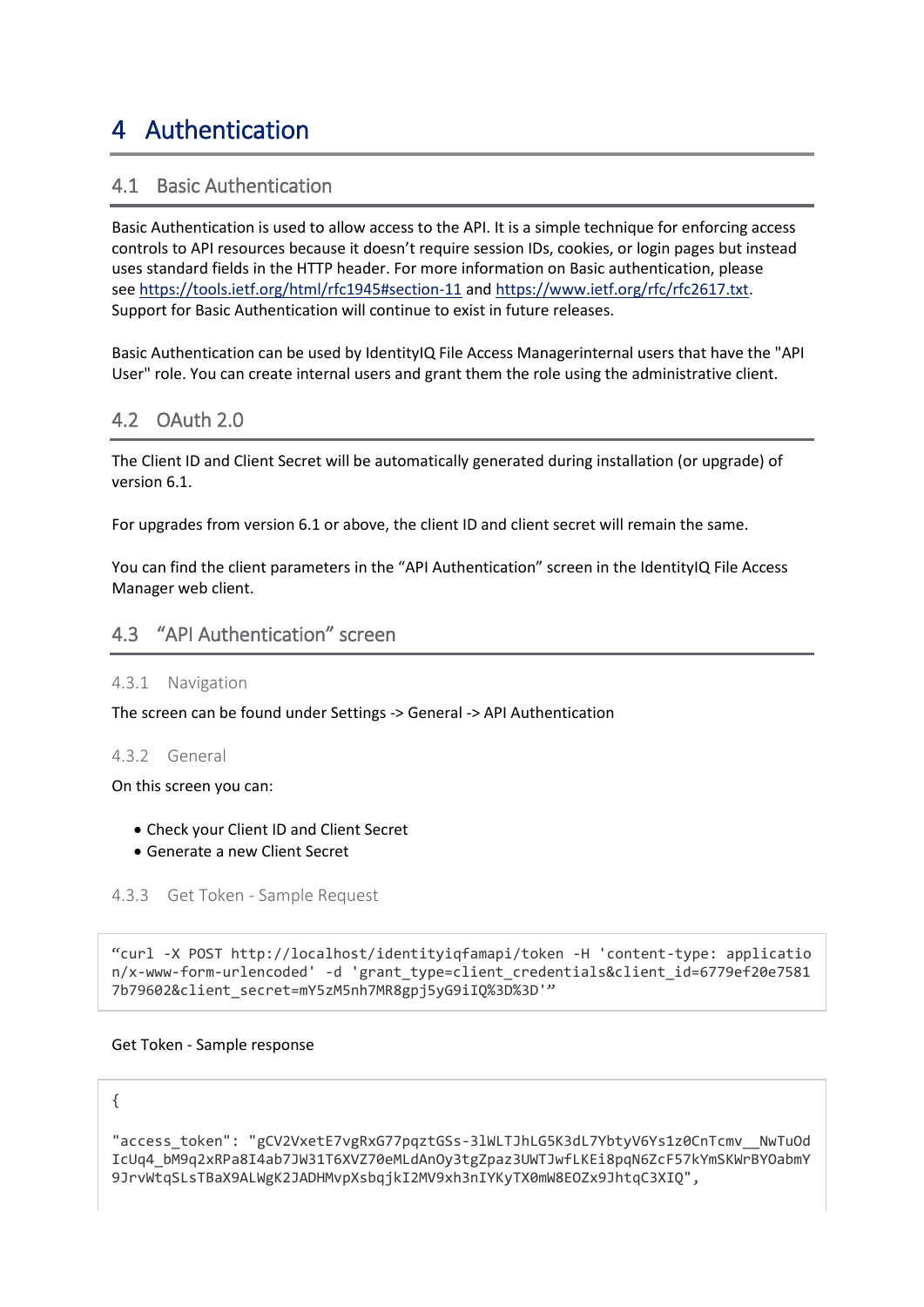```
"token_type": "bearer",
"expires_in": 1199,
".issued": "Thu, 09 Aug 2018 08:00:21 GMT",
".expires": "Thu, 09 Aug 2018 08:20:21 GMT"
}
```
Using the access\_token value you can then make requests to any SCIM endpoint using "Authorization: Bearer" in the header

<span id="page-8-0"></span>4.3.4 Sample SCIM endpoint request header parameter

{"Authorization":"Bearer gCV2VxetE7vgRxG77pqztGSs-3lWLTJhLG5K3dL7YbtyV6Ys1z0CnTcmv \_\_NwTuOdIcUq4\_bM9q2xRPa8I4ab7JW31T6XVZ70eMLdAnOy3tgZpaz3UWTJwfLKEi8pqN6ZcF57kYmSKW rBYOabmY9JrvWtqSLsTBaX9ALWgK2JADHMvpXsbqjkI2MV9xh3nIYKyTX0mW8EOZx9JhtqC3XIQ"}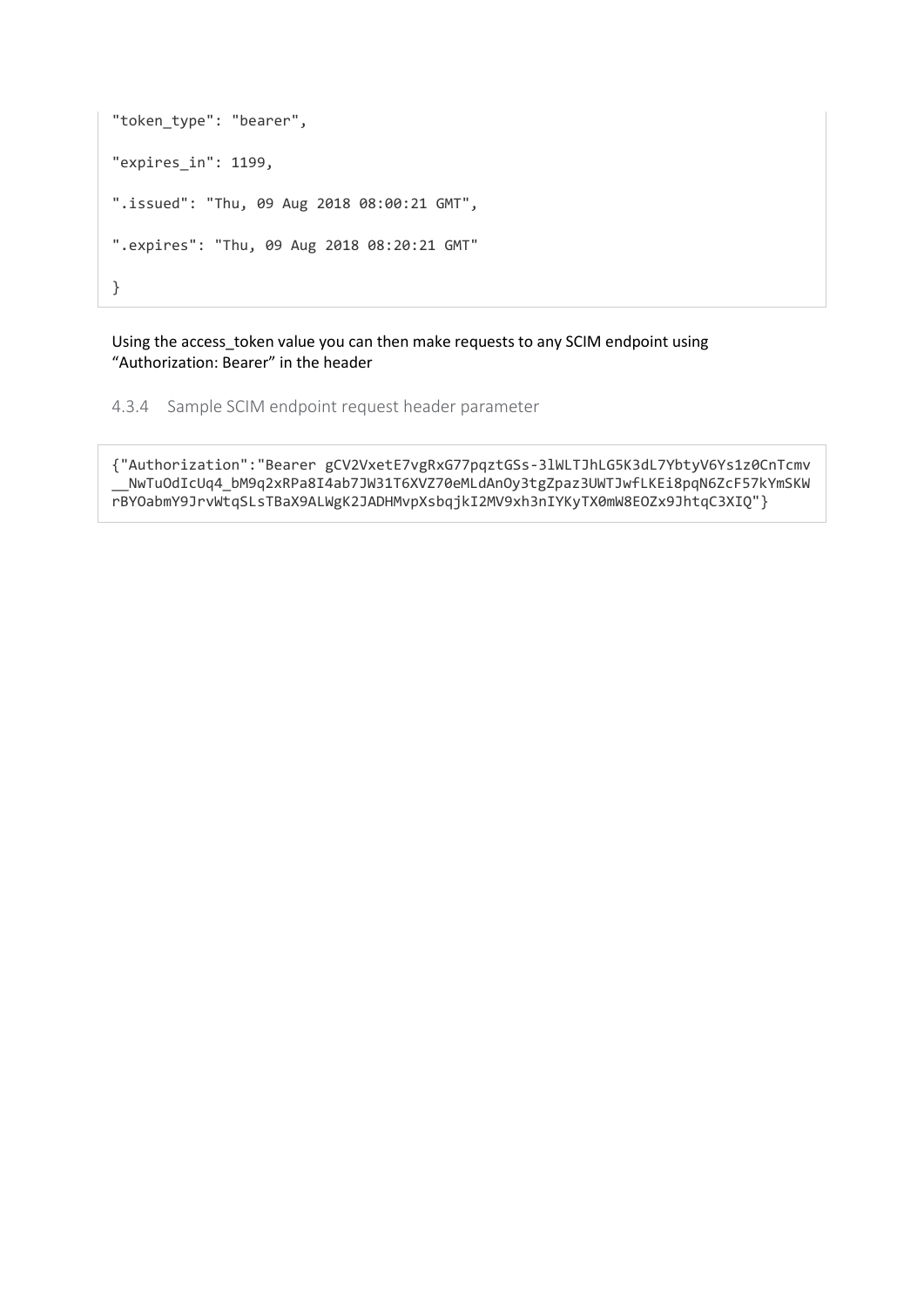# <span id="page-9-0"></span>5 Supported Protocols

- HTTP
- HTTPS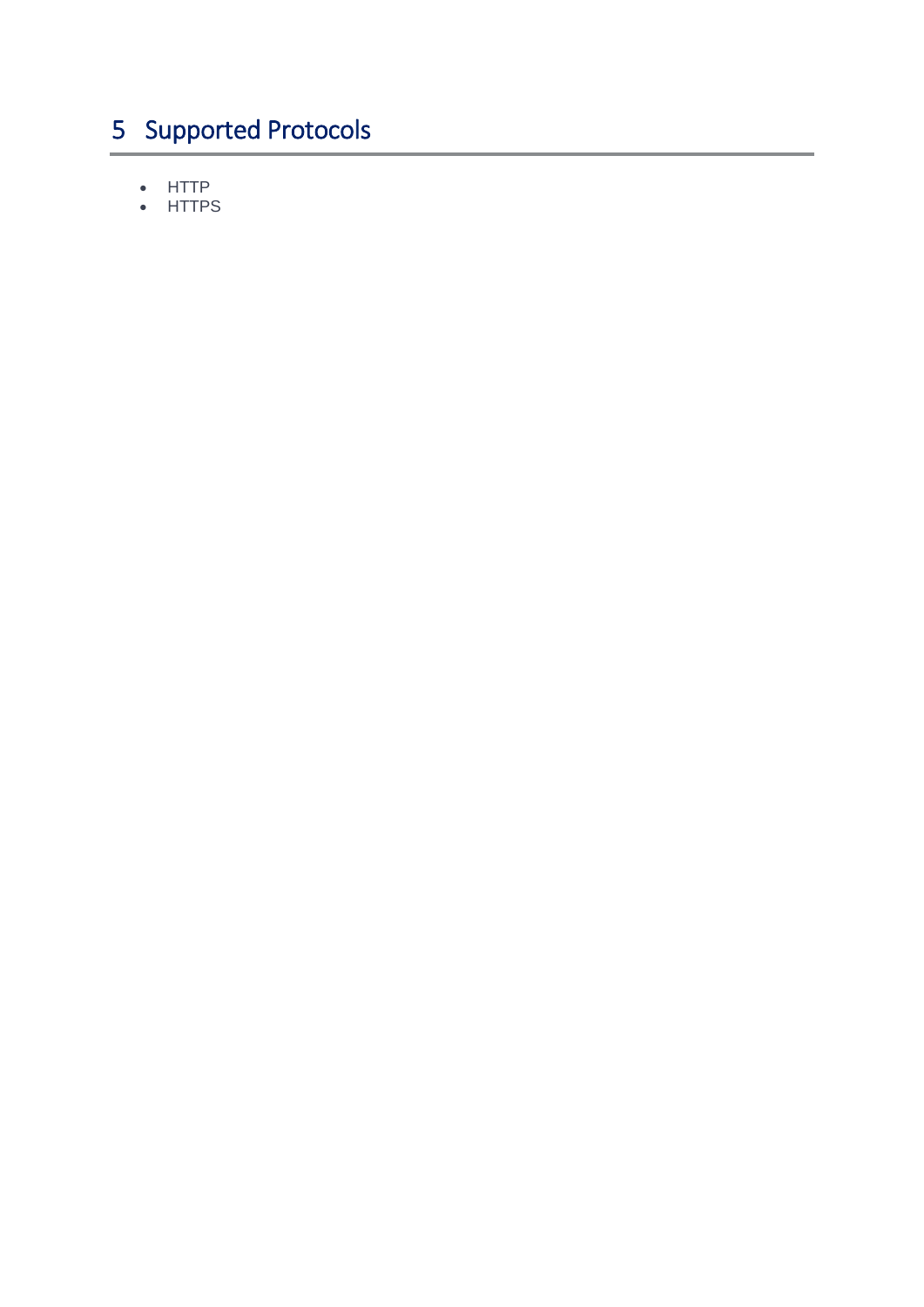# <span id="page-10-0"></span>6 Endpoints

#### <span id="page-10-1"></span>6.1 Applications

Application is the name of the File Access Manager component that represents the monitored system (such as, Microsoft Outlook, Active Directory, and file servers). File Access Manager monitors and analyzes permissions of built-in applications.

The IdentityIQ File Access Manager Server Installation Guide contains a complete list of supported built-in applications.

**Endpoint Description:** The API provides information about applications that are configured in IdentityIQ File Access Manager. It allows you to retrieve a list of all defined applications (Which are configured in File Access Manager or a specific application.

#### <span id="page-10-2"></span>6.2 BusinessResources

**Endpoint Description:** The API provides information about business resources of the organization (folders, shares etc.). It enables searching for business resources by folder name (full or partial) across all defined applications (servers) or in a specific application. Note: You can query Business Resource owners using this Endpoint. This endpoint can be used to build a resource tree, using the parentResourceId filter.

#### <span id="page-10-3"></span>**6.2.1** Business Resource type mapping

One of the returned business resource parameters is **type (number)**. The table below describes the types according to the returned type ID:

#### **Note: The content of the table may vary according to the application types installed.**

| <b>Business</b><br>Resource<br>Type ID | <b>Business Resource Type</b>      | <b>Business</b><br>Resource<br>Type ID | <b>Business Resource Type</b>         |
|----------------------------------------|------------------------------------|----------------------------------------|---------------------------------------|
| $\Omega$                               | Folder                             | 1                                      | <b>Active Directory Computer</b>      |
| 2                                      | <b>Active Directory Container</b>  | 3                                      | <b>Active Directory Domain</b>        |
| 4                                      | <b>Active Directory Group</b>      | 5                                      | Active Directory OU                   |
| 6                                      | <b>Active Directory User</b>       | $\overline{7}$                         | <b>SharePoint Document</b>            |
| 8                                      | <b>SharePoint List</b>             | 9                                      | <b>SharePoint List Item</b>           |
| 10                                     | <b>SharePoint Site</b>             | 11                                     | Unknown                               |
| 12                                     | Folder                             | 13                                     | SharePoint Web                        |
| 14                                     | Exchange Folder                    | 15                                     | <b>Exchange Mailbox</b>               |
| 16                                     | <b>Exchange Public Folder</b>      | 18                                     | <b>UserSAMAccountName</b>             |
| 24                                     | <b>Active Directory GPO</b>        | 25                                     | <b>Active Directory GPO Container</b> |
| 801                                    | <b>Windows Cluster Server Name</b> | 908                                    | Google Folder                         |
| 909                                    | Google User                        | 910                                    | Dropbox Folder                        |
| 911                                    | Dropbox User                       | 912                                    | <b>Box Folder</b>                     |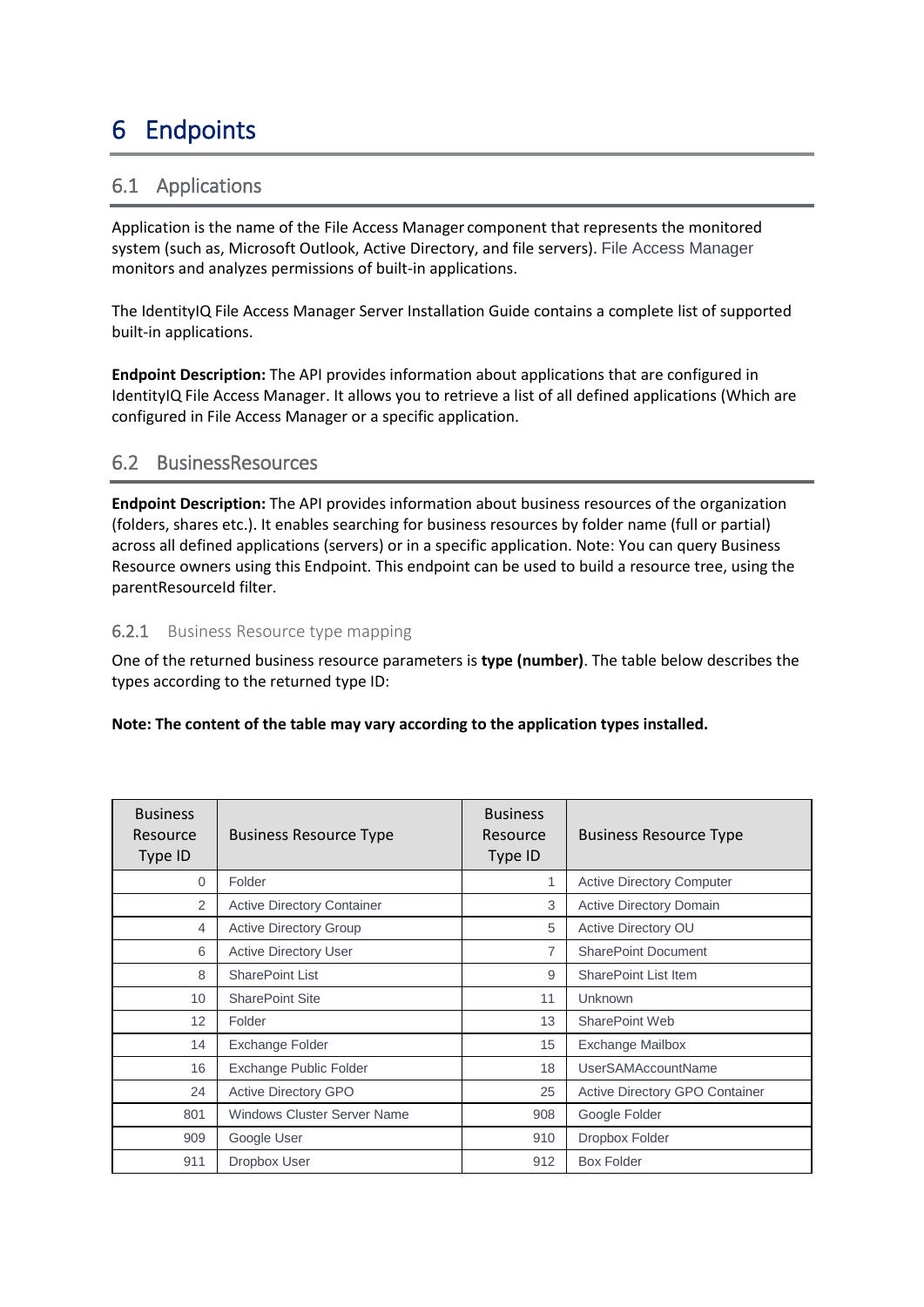| <b>Business</b><br>Resource<br>Type ID | <b>Business Resource Type</b>   | <b>Business</b><br>Resource<br>Type ID | <b>Business Resource Type</b> |
|----------------------------------------|---------------------------------|----------------------------------------|-------------------------------|
| 913                                    | Box User                        | 914                                    | <b>Box File</b>               |
| 950                                    | SharePoint File                 | 951                                    | SharePoint Hidden List        |
| 952                                    | SharePoint Hidden Folder        | 953                                    | SharePoint Hidden File        |
| 1000                                   | Active Directory Builtin Domain | 1100                                   | Dfs Namespace                 |
| 1101                                   | Dfs Link                        |                                        |                               |

#### <span id="page-11-0"></span>6.3 Capabilities

Capabilities are objects defining access rights within the IdentityIQ File Access Manager module.

A Capability includes

- Capability name and description
- Rights that each capability has
- Users and groups associated with each capability

**Endpoint Description:** The API retrieves a list of capabilities, including the capability description, the rights each capability includes, and associated users and groups. Optional filters include capability, right, and user names.

#### <span id="page-11-1"></span>6.4 DataClassificationCategories

Data Classification categories describe the different types of sensitive data which the File Access Manager can identify, according to the data content and context.

**Endpoint Description:** The API retrieves a list of all File Access Manager Data Classification categories. An optional filter of category enables calling a single category record.

#### <span id="page-11-2"></span>6.5 DataClassificationResults

The Data Classification mechanism provides the ability to discover and classify resources and files containing sensitive information, according to configurable rules and policies.

**Endpoint Description:** For each resource requested, this endpoint returns an object including the file name, policy, rule, and categories that triggered the classification for this file, as well as the number of times a category match was found. This endpoint supports DFS addresses, if the DFS applicationId is requested.

#### <span id="page-11-3"></span>6.6 IdentityUsers

Identities are collected from different identity repositories, such as Active Directory, Azure, and NIS. This information is used in Permissions Collection, as well as to analyze users, the relation between users, groups, users' membership in groups, the structure of groups, and other information.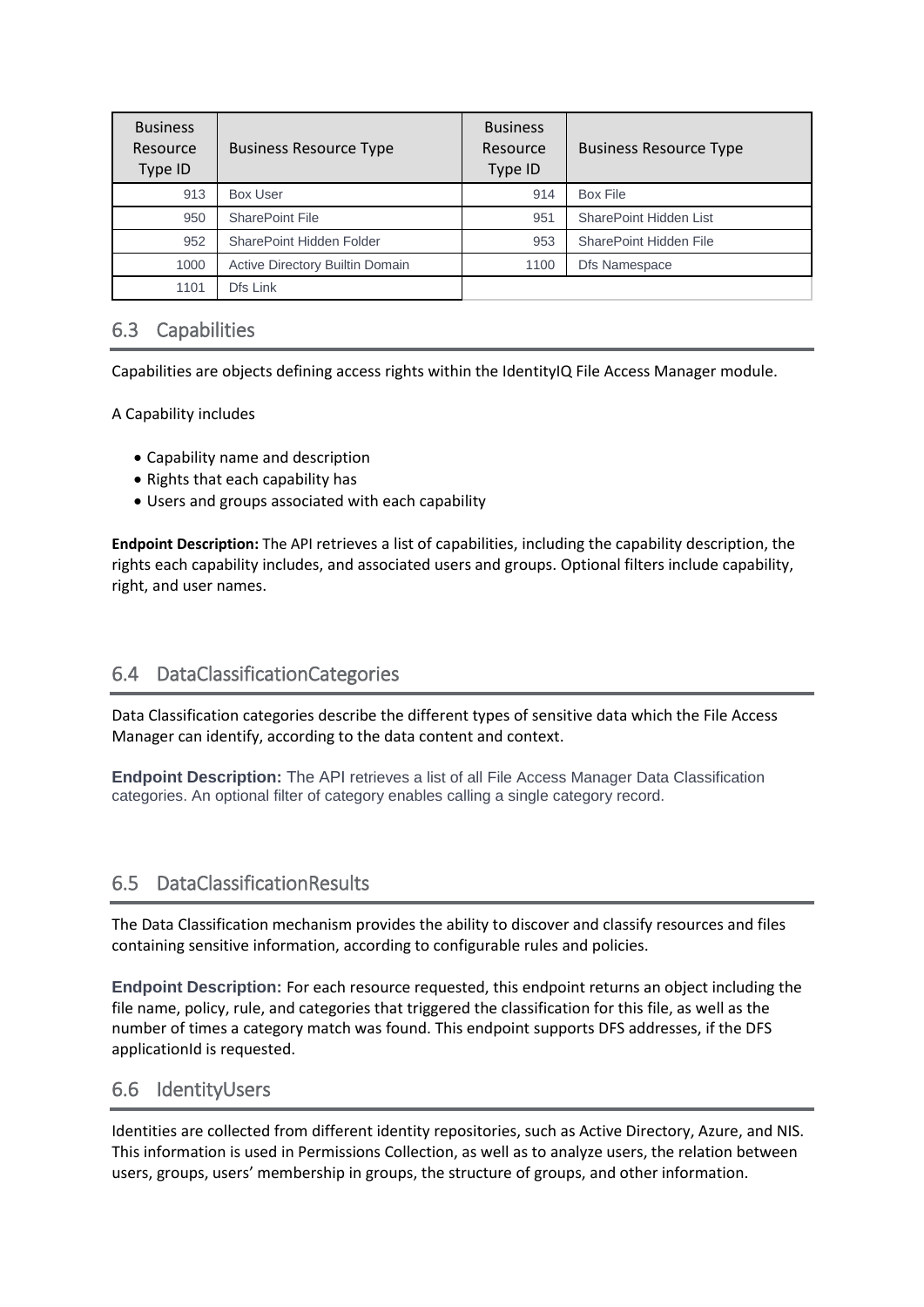**Endpoint Description:** The API provides information about the Identity Users collected by IdentityIQ File Access Manager's Identity Collectors. It allows querying them and changing their business resources' ownership.

#### <span id="page-12-0"></span>6.7 KPIs

**Endpoint Description:** The API returns the count and score of KPIs calculated in IdentityIQ File Access Manager. This is a read only endpoint.

#### <span id="page-12-1"></span>6.8 Permissions

**Endpoint Description:** The API provides information about a user or group's direct permissions on each business resource.

Unlike other objects, the Permission object does not stand on its own and its id cannot be used as a filter This mean that getting a permission object by id is not supported (/Permissions/[identifier]).

The reason there's no ID for a permission lies in the underlying data model of how permissions are stored. Since most application types support an inheritance model, permissions in File Access Manager are stored only for business resources which are uniquely managed.

Uniquely managed business resources are either business resources which do not inherit their permissions, or business resources which inherit permissions but add more on top of them. A business resource which fully inherits its permissions without adding to them, only holds a reference to the parent business resource it inherits the permissions from.

A single permission is uniquely identified by the following attributes:

- identity id (either user or group)
- identity type user or group
- business resource id<br>• permission type id
- permission type id
- inherited a single user/group can have the same permission on a business resource. Once as an inherited permission and another as a non-inherited explicit permission
- allow/deny a single user/group can have the same permission on a business resource. Once as an allow permission and another as a deny permission

In some application types, the first 4 attributes will be enough to uniquely identify a permission. Those are application types that do not support an inheritance model and allow/deny permissions, or partially support an inheritance model without allow/deny, such as SharePoint, where a business resource can either inherit its permissions or be uniquely managed, it cannot inherit and add on top of it.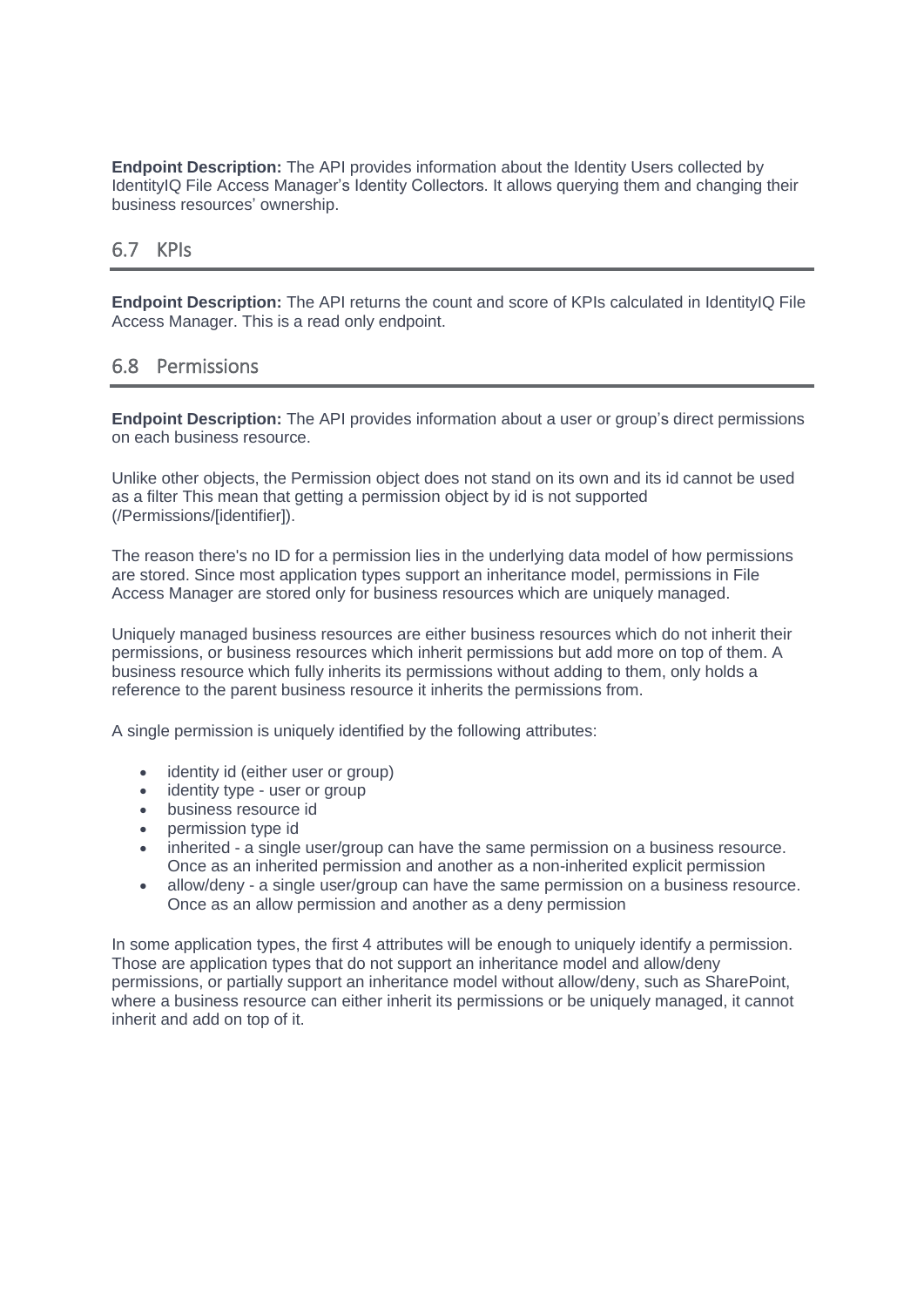## <span id="page-13-0"></span>7 Endpoint Details and Usage

#### <span id="page-13-1"></span>7.1 Applications

#### **GET/v2/applications/{id}**

Retrieves the Application by ID

<span id="page-13-2"></span>**Filter** Filter is not supported

<span id="page-13-3"></span>**Attributes** Returns all attribute values by default

#### <span id="page-13-4"></span>**Paging**

Paging is not supported. Returns a specific application.

#### <span id="page-13-5"></span>**Sample Requests**

./identityiqfamapi/scim/v2/Applications/2

#### <span id="page-13-6"></span>7.2 BusinessResources

#### **GET/v2/businessresources**

Retrieves a list of Business Resources according to a given query. The results are sorted by name.

<span id="page-13-7"></span>**Filter**

All attributes to filter by are optional. If no filter is specified, the first 1000 records are returned.

#### <span id="page-13-8"></span>**Supported filter attributes:**

- **name** Can be used to filter by the business resource name. If it is called without a parentApplicationId, it will return the first 1000 records. Operators supported: contains, starts with and equals Constraints: cannot be sent with the fullPath filter attributes.
- **fullPath** Can be used to filter by the business resource full path. Cannot be sent with the name filter attribute.

Operators supported: equals

Constraints:

- o Must be sent with the parentApplicationId attribute filter.
- o Cannot be sent with the name filter attribute.
- **parentApplicationId** Can be used to filter by the business resource application id. If it is called without other filter attributes, it will return the top-level resources in the hierarchy. Operators supported: equals
- **isDfs** Use this filter attribute to get business resources from DFS applications. Operators supported: equal Valid values: "false" (default), "true" or "both"

Constraints: Must be sent with name or fullPath filter attributes.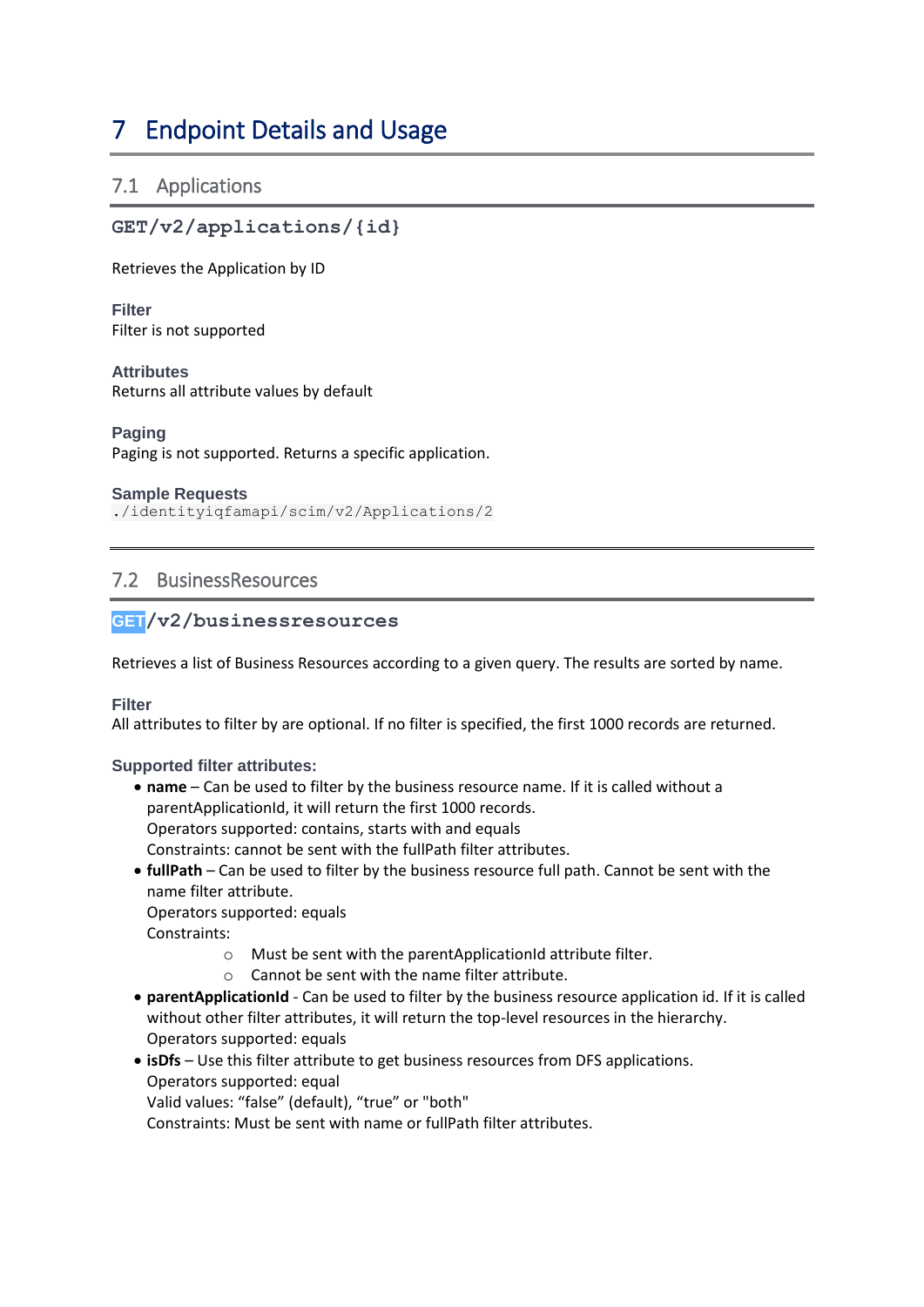- **owners** Use this filter attribute to get business resources that have data owners assigned to them.
	- Operators supported: **present** operator (pr) only
- **parentResourceId** If sent, the response will contain only the direct children of the parent resource. If parentApplicationId is sent without parentResourceId, the result will contain the direct children of the application, meaning the top-level resources in the hierarchy. For DFS resources, use the parentResourceId and parentApplicationId.

Operators supported: equals

Constraints: Cannot be sent with other filters besides parentApplicationId

#### <span id="page-14-0"></span>**Attributes**

Returns all attributes values by default except for the owners attribute. Owners attribute value will be returned if it was specifically requested in the attributes parameter. Owners attribute can only be used when the owners filter is present in the query.

#### <span id="page-14-1"></span>**Paging**

- startIndex The 1-based index of the first result in the current set of list results (starts from 1)
- count The number of objects returned in a list response per page. Max page size = 200.
- In case no filter was specified, or a filter was sent with the name attribute without the parentApplicationId attribute, the first 1000 records are returned. Paging parameters are irrelevant in these 2 cases.

#### <span id="page-14-2"></span>**Sample Requests**

```
/identityiqfamapi/scim/v2/BusinessResources?filter=name co "MyFolderName"
/identityiqfamapi/scim/v2/BusinessResources?filter=fullPath 
eq "\\server\share\folder1" and parentApplicationId eq 
"2"&count=200&startIndex=1
/identityiqfamapi/scim/v2/BusinessResources?filter=owners 
pr&attributes=owners
• /identityiqfamapi/scim/v2/BusinessResources?filter=name sw "DFS 
folder" and isDfs eq "both"
Parameters
```
<span id="page-14-3"></span>Try it out

| <b>Name</b>                             | <b>Description</b>                                                                              |
|-----------------------------------------|-------------------------------------------------------------------------------------------------|
| Filter<br>string<br>(query)             | To filter results, use the following syntax: attributeName operator "value".                    |
| <b>Attributes</b><br>string<br>(query)  | To retrieve specific attributes values, add the attribute Name to the attributes query<br>part. |
| startIndex<br>$int(\$int32)$<br>(query) | An integer indicating the 1-based index of the first query result.                              |
| Count<br>$int(\$int32)$<br>(query)      | An integer indicating the desired maximum number of query results per page.                     |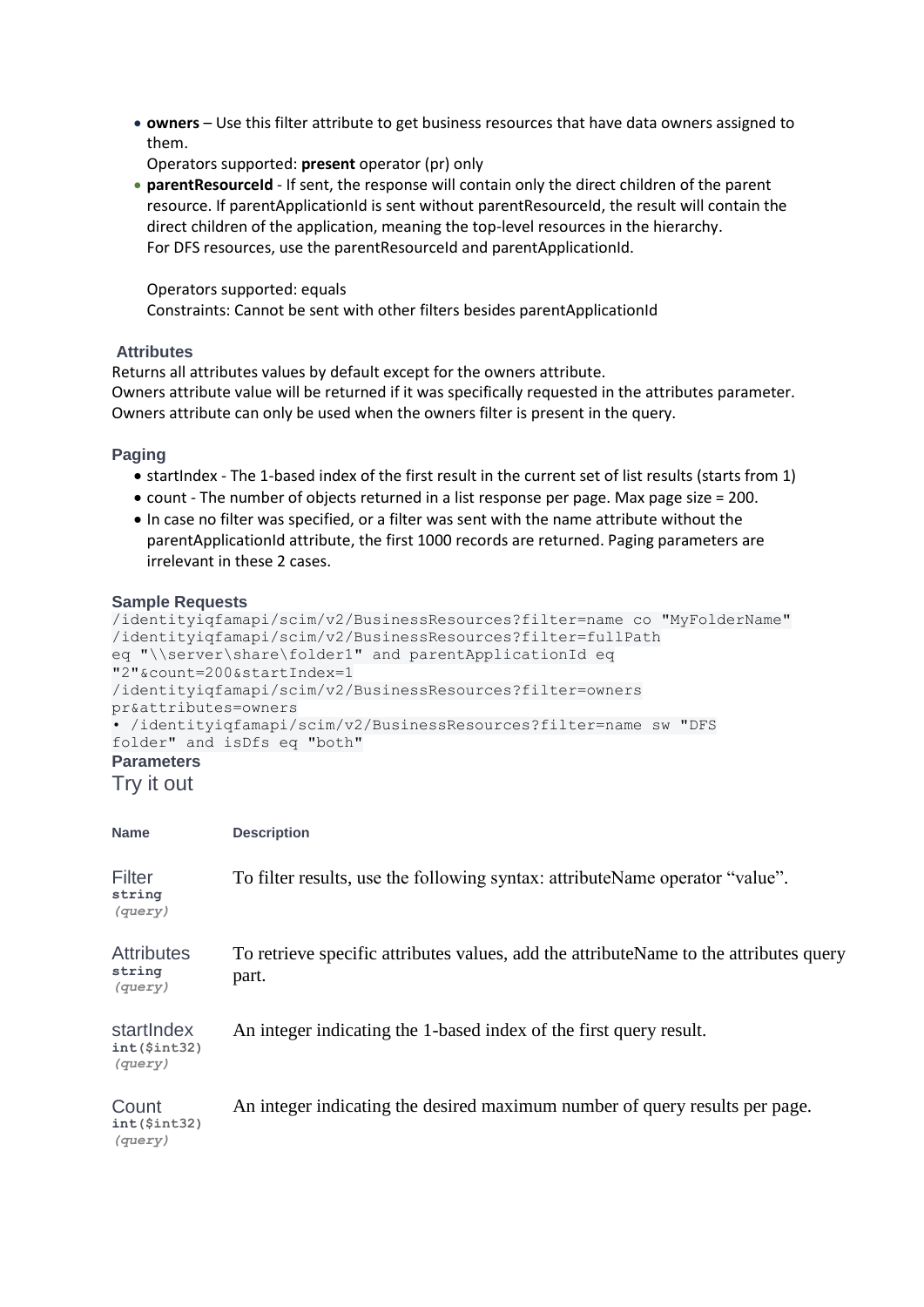#### <span id="page-15-0"></span>7.3 Capabilities

#### **GET /v2/Capabilities**

Retrieves a list of capabilities, the rights for each capability, and associated users and groups, according to the given query. The results are sorted by capability name.

#### <span id="page-15-1"></span>**Filter**

The attributes to filter by are optional. If no filter is specified, the list will include all the capabilities.

Supported logical operators: None

Supported grouping operators: None

#### <span id="page-15-2"></span>**Supported filter attributes:**

- capabilityName Returns the capability selected. Operators supported: contains, starts with and equals.
- rightName returns all capabilities that contain this right. Operators supported: contains, starts with and equals.
- •
- userUniqueIdentifier returns capabilities that this user belongs to. either directly, as part of a group, or a nested group, depending on the value of the filter 'searchNested' (see below). Operators supported: equals

Format: The filter must be entered in the form 'domain\user'

- searchNested' Determines how to search for users within the groups
- Default value: False

False: Return only capabilities that contain this user as a direct member True: Return capabilities that contain this user as a direct member, or a member through nested groups (ex, capability A contains Group B -> Group C -> User D) Constraints: Must be sent with the filter 'userUniqueIdentifier'

#### <span id="page-15-3"></span>**Attributes**

All attributes are of type "always' and must be returned. All attributes are of type "readOnly".

#### <span id="page-15-4"></span>**Paging**

Paging is not supported.

#### <span id="page-15-5"></span>7.4 DataClassificationCategories

#### **GET /v2/DataClassificationCategories**

Returns a list of categories containing the categories in the File Access Manager database, according to the requesting filter. For each category it returns the id, name and description.

#### <span id="page-15-6"></span>**Filter**

The attributes to filter by are optional. If no filter is specified, all the data classifications are returned.

Supported logical operators: None Supported grouping operators: None

#### <span id="page-15-7"></span>**Supported filter attributes:**

categoryName – Return the data classification category requested Operators supported: contains, starts with and equal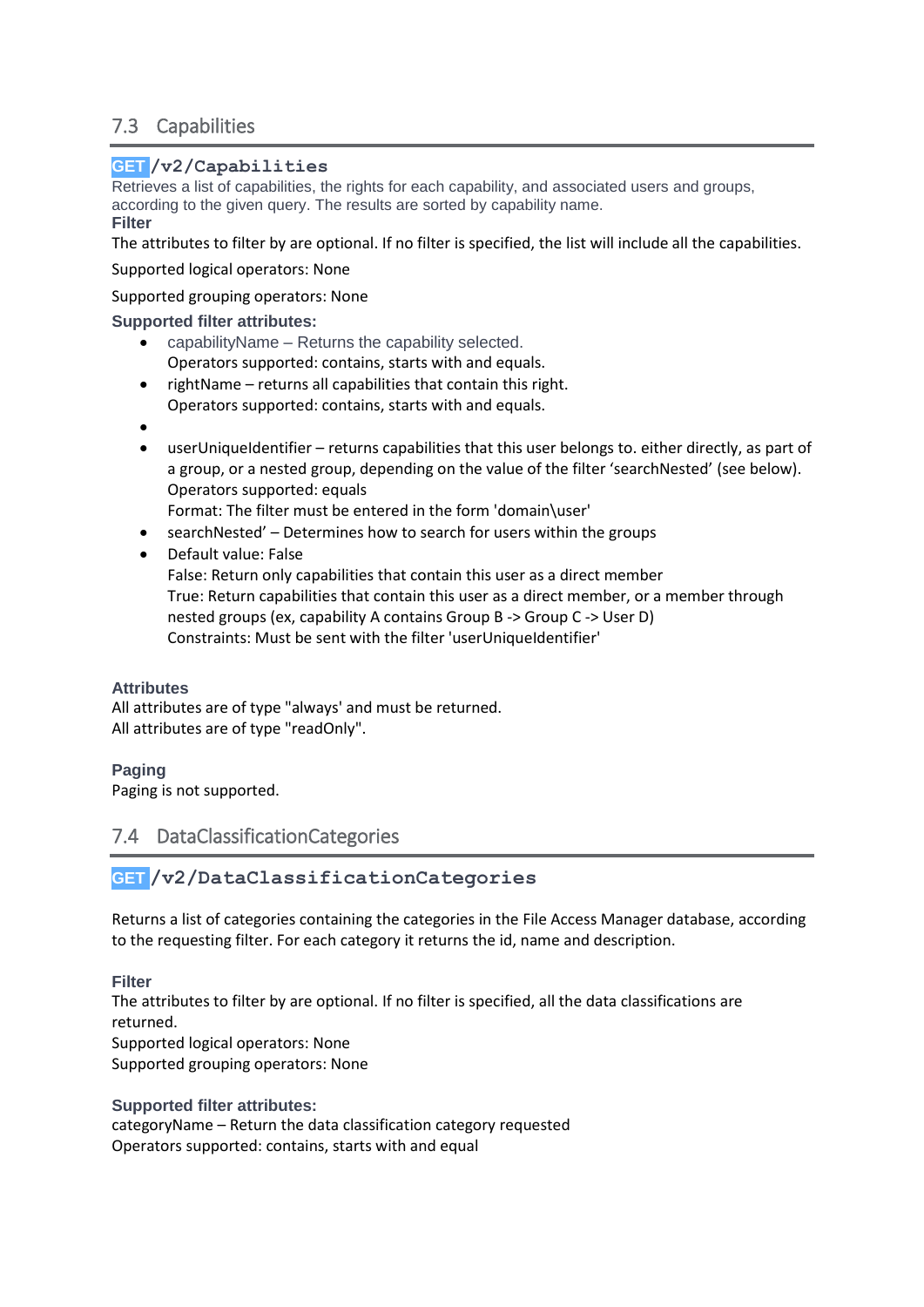<span id="page-16-0"></span>**Attributes** All attributes are of type "always' and must be returned All attributes are of type "readOnly"

<span id="page-16-1"></span>**Paging** Paging is not supported

#### <span id="page-16-2"></span>7.5 DataClassificationResults

#### **GET /v2/DataClassificationResults**

Returns the data classification results for the requested application and path. For each file analyzed, it lists the policy, rule and categories that triggered the classification.

#### <span id="page-16-3"></span>**Filter**

The attributes to filter by are optional. If no filter is specified, all the data classification results are returned.

If no filter is applied, only the physical resources will be returned. For the DFS resources, use the DFS applicationId and logical resource full path in the filter.

Supported logical operators: and

Supported grouping operators: None

#### <span id="page-16-4"></span>**Supported filter attributes:**

- applicationId Return business resources from this application Operators supported: equals Format: Integers Constraints: Must be sent with the filter 'fullPath'
- fullPath Can be used to filter by the business resource full path. Supports the equals operator only. Must be sent with the ApplicationId attribute filter. Cannot be sent with the name filter attribute Operators supported: equals Constraints: Must be sent with the filter 'applicationId'

#### <span id="page-16-5"></span>**Attributes**

All attributes are of type "always' and must be returned. All attributes are of type "readOnly".

<span id="page-16-6"></span>**Paging** Paging is not supported.

<span id="page-16-7"></span>7.6 Groups

**GET/v2/groups**

<span id="page-16-8"></span>**Parameters** Try it out

**Name Description** 

| queryOptions.filter | To filter results, use the following syntax: attributeName |
|---------------------|------------------------------------------------------------|
| string              | operator "value".                                          |
| (query)             |                                                            |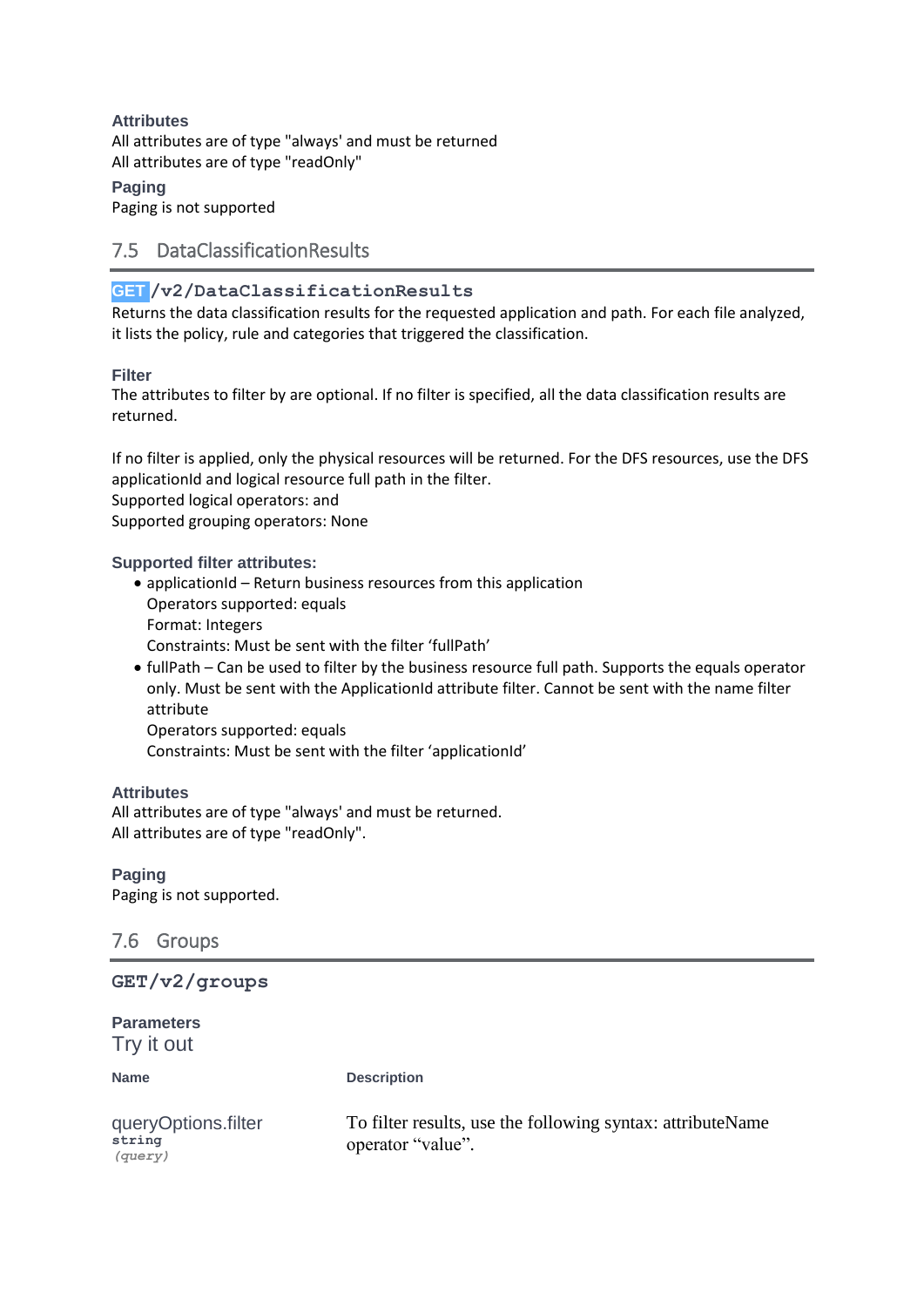| <b>Name</b>                                        | <b>Description</b>                                                                             |
|----------------------------------------------------|------------------------------------------------------------------------------------------------|
| queryOptions.attributes<br>string<br>(query)       | To retrieve specific attributes values, add the attributeName<br>to the attributes query part. |
| queryOptions.startIndex<br>int(\$int32)<br>(query) | An integer indicating the 1-based index of the first query<br>result.                          |
| queryOptions.count<br>$int(\$int32)$<br>(query)    | An integer indicating the desired maximum number of query<br>results per page.                 |

#### <span id="page-17-0"></span>7.7 IdentityUsers

#### **GET/v2/identityusers/{id}**

Retrieves a specific IdentityUser, where ID in the request is the ID of the identity

<span id="page-17-1"></span>**Filter** Filter is not supported

#### <span id="page-17-2"></span>**Attributes**

Returns all attribute values by default

<span id="page-17-3"></span>**Paging**

Paging is not supported. Returns a specific IdentityUser.

#### <span id="page-17-4"></span>**Sample Requests**

• /identityiqfamapi/scim/v2/IdentityUsers/135

#### **GET/v2/identityusers**

Retrieves a list of IdentityUsers according to a given query

#### <span id="page-17-5"></span>**Filter**

Supported filter attributes:

• uniqueIdentifier – the domain\username representation of the IdentityUser. Supports only the equals operator.

• ownedResources– returns only users that are owners of business resources and supports only present operator. It cannot be used with the attribute uniqueIdentifier.

#### <span id="page-17-6"></span>**Attributes**

Returns all attribute values by default

#### <span id="page-17-7"></span>**Paging**

- startIndex The 1-based index of the first result in the current set of list results (starts from 1)
- count The number of objects returned in a list response per page. Max page size = 200.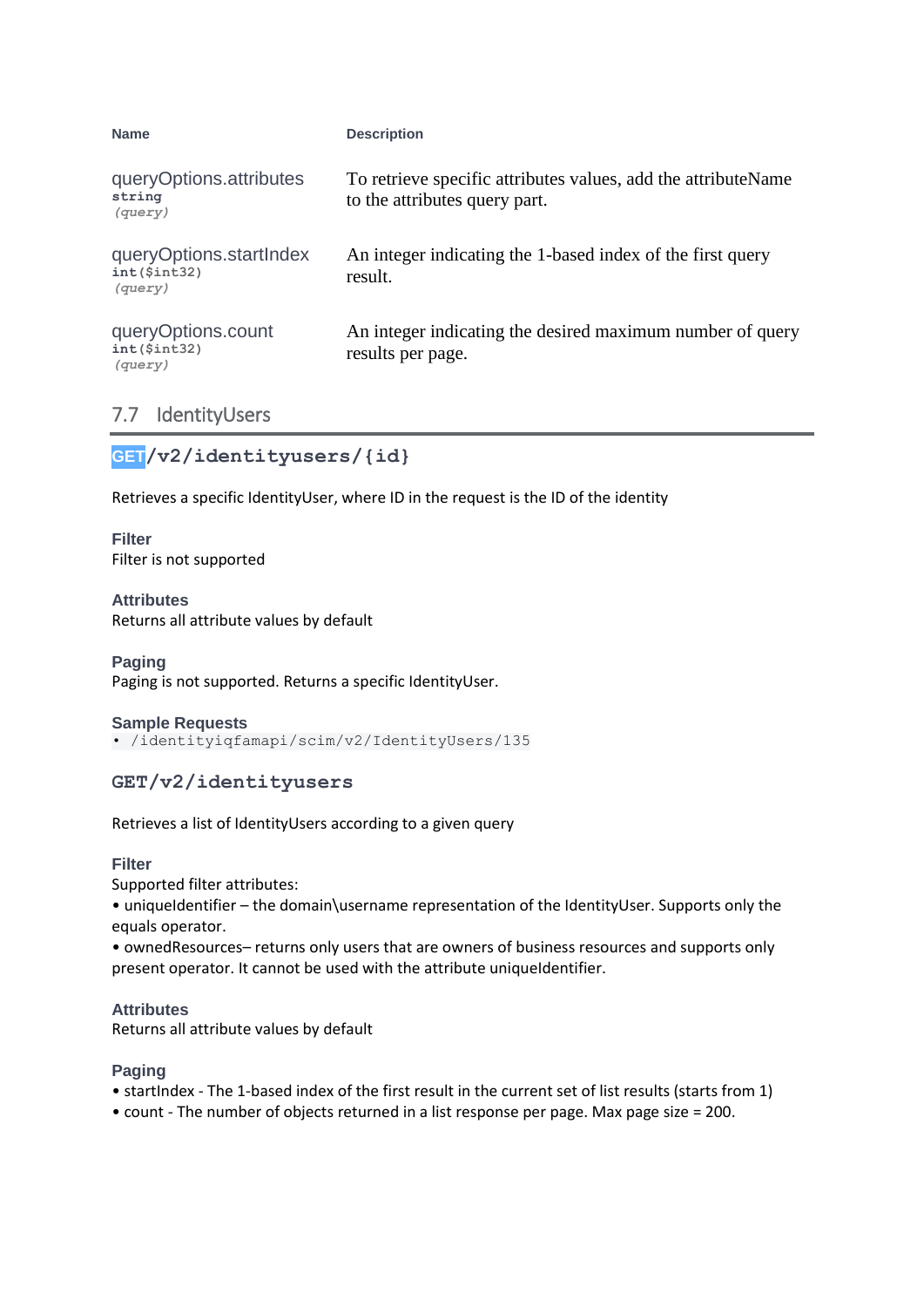#### <span id="page-18-0"></span>**Sample Requests**

<span id="page-18-1"></span>• /identityiqfamapi/scim/v2/IdentityUsers?filter=uniqueIdentifier eq "domain\username"&count=200&startIndex=1 • /identityiqfamapi/scim/v2/IdentityUsers?filter=ownedResources pr&count=50&startIndex=2 **Parameters** Try it out **Name Description** filter **string** *(query)* To filter results, use the following syntax: attributeName operator "value". attributes **string** *(query)* To retrieve specific attributes values, add the attributeName to the attributes query part. startIndex **int(\$int32)** *(query)* An integer indicating the 1-based index of the first query result. count **int(\$int32)** *(query)* An integer indicating the desired maximum number of query results per page.

#### **PATCH/v2/identityusers/{id}**

Update specific IdentityUser's owned resources. Should pass the IdentityUser Id in the URL. Returns the updated IdentityUser object.

#### <span id="page-18-2"></span>**Request**

This is a SCIM Patch request that is based on JSON Patch.

The body of each request MUST contain the "schemas" attribute with the URI value of "urn:ietf:params:scim:api:messages:2.0:PatchOp" and the Operations object. The Operations object has 3 parts: "op" for operation, "path" for the attribute and "value" for the new resources.

#### <span id="page-18-3"></span>**Operation - "op"**

• Add - adds the new resource to the owned resources list. If the resource already exists, it does not add the resource, but the action is successful.

• Remove - removes all resources from the owned resources list. Does not currently support removing specific resources, any value is ignored.

• Replace - replacing all owned resources\specific resource, with given resources as value. The specific resource to be removed can be passed in the filter under "path". If the value is empty, it will remove the specific resource, if given. If not, it removes all resources.

#### <span id="page-18-4"></span>**Path - "path"**

Supports "OwnedResources" attribute only, the only writable attribute of the User object. Any other attribute will return an error of unsupported.

#### <span id="page-18-5"></span>**Value - "value"**

Must contain the FullPath and ParentApplicationID of the BusinessResource, see example below.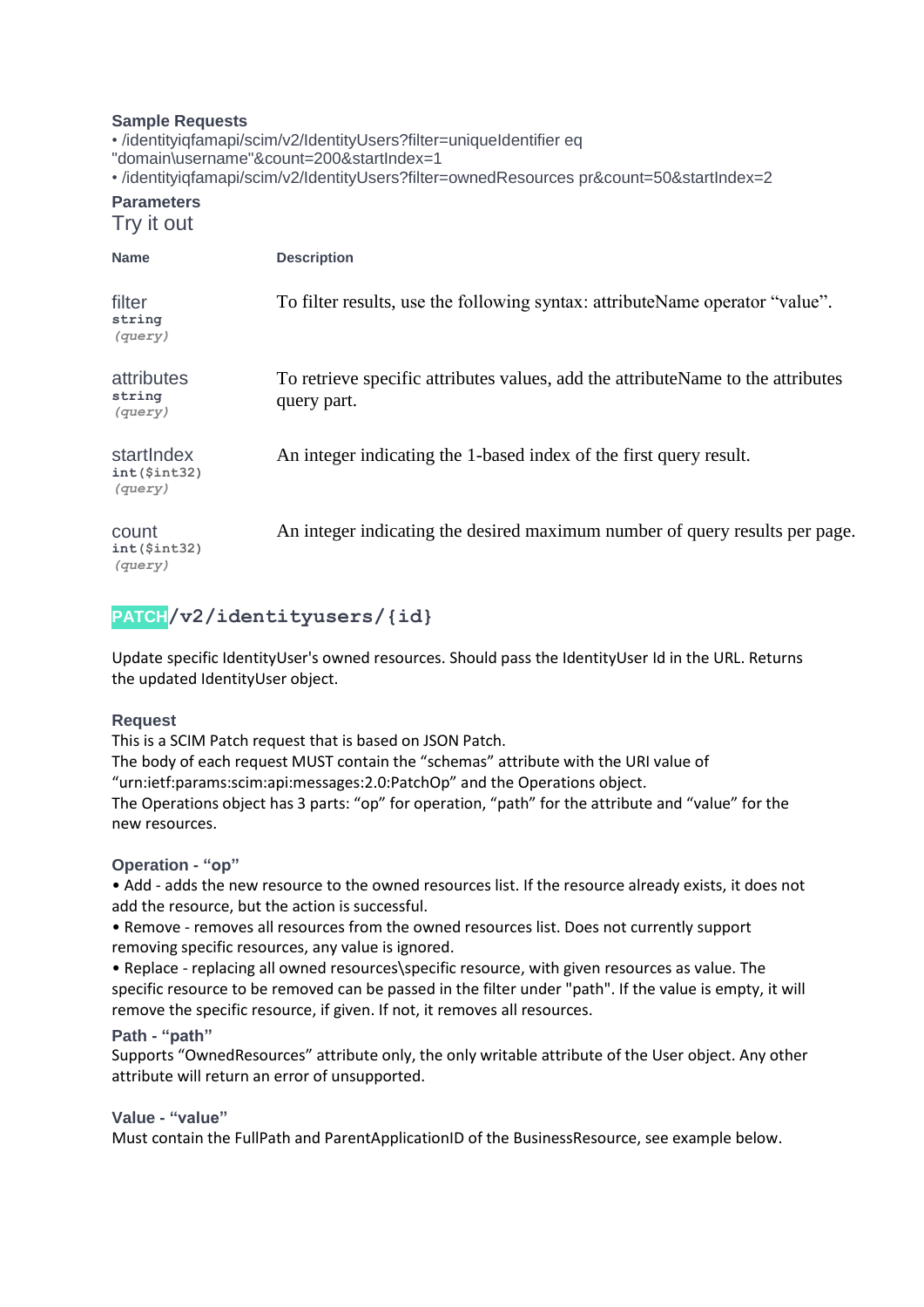#### <span id="page-19-0"></span>**Sample Requests**

• URL - /identityiqfamapi/scim/v2/IdentityUsers/135

```
• Add body:
{
"schemas": ["urn:ietf:params:scim:api:messages:2.0:PatchOp"],
"Operations": [{
"op": "add",
"path": "ownedResources",
"value": [{ "fullPath": "\\server\share\folder1", "parentApplicationId": "1" }, 
{ "fullPath": "\\server\share\folder2", "parentApplicationId": "1" }]
}]}
• Remove body:
{
"schemas": ["urn:ietf:params:scim:api:messages:2.0:PatchOp"],
"Operations": [{
"op": "remove",
"path": "ownedResources"
}]}
• Replace body:
{
"schemas": ["urn:ietf:params:scim:api:messages:2.0:PatchOp"],
"Operations": [{
"op": "replace",
"path": "ownedResources",
"value": [{ "fullPath": "\\server\share\folder2", "parentApplicationId": "1" }, 
{ "fullPath": "\\server\share\folder3", "parentApplicationId": "1" }]
}]}
• Replace body (With filter):
{
"schemas": ["urn:ietf:params:scim:api:messages:2.0:PatchOp"],
"Operations": [{
"op": "replace",
"path": "ownedResources[fullPath eq "\\server\share\folder1" and 
parentApplicationId eq "1"]",
"value": [{ "fullPath": "\\server\share\folder2", "parentApplicationId": "1" }, 
{ "fullPath": "\\server\share\folder3", "parentApplicationId": "1" }]
}]}
Parameters
Try it out
Name
Description
id *
string
(path)
patchRequest *
```
<span id="page-19-2"></span>*(body)*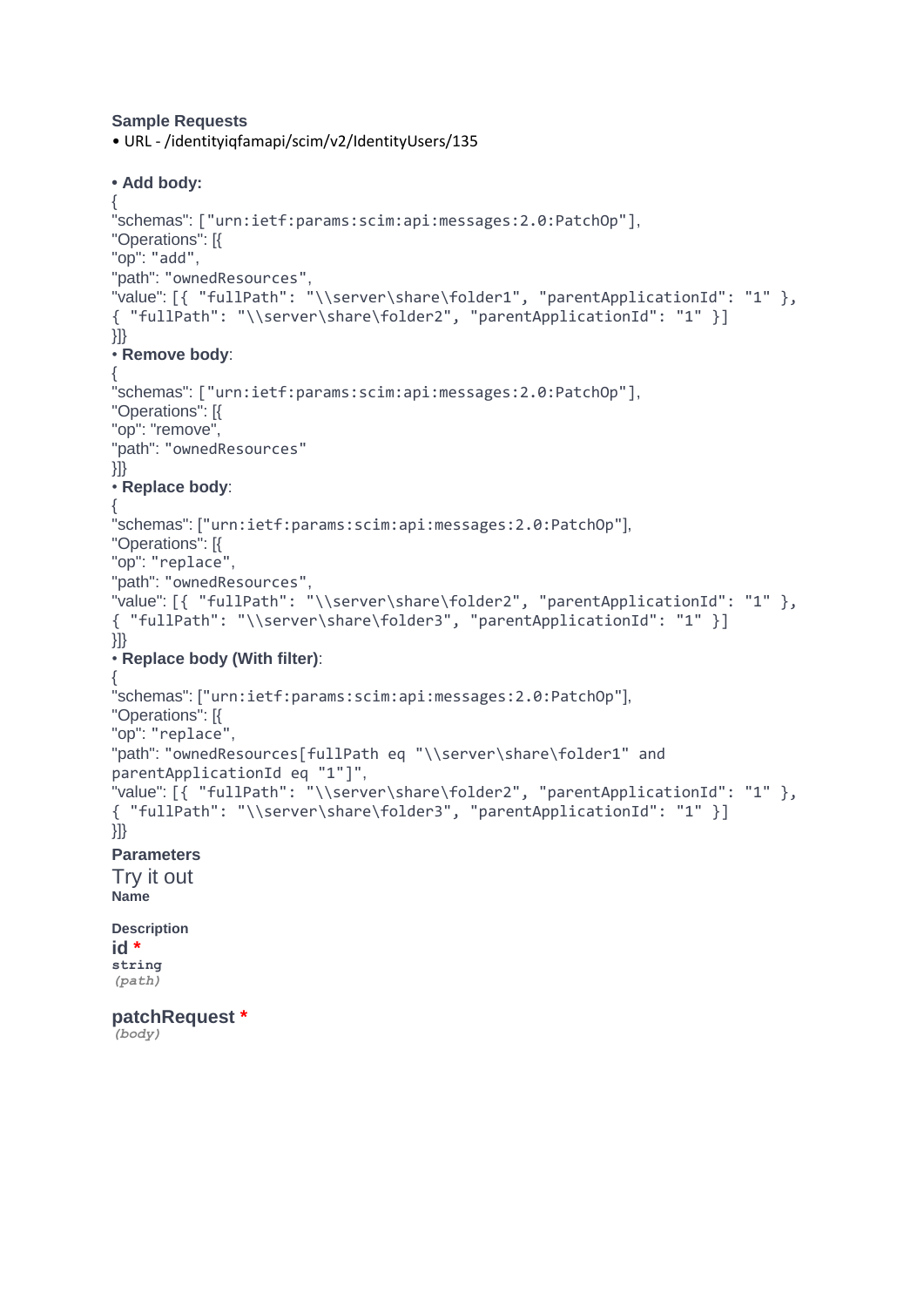#### <span id="page-20-0"></span>7.8 KPIs

#### **GET/v2/KPIs/**

Returns the values of the KPI requested. KPI name must be from the valid list below

#### <span id="page-20-1"></span>**Filter**

The name filter is required. If no filter is specified, or if the name is not in the list of valid KPIs, the API will not return results.

Supported logical operators: None Supported grouping operators: None

#### <span id="page-20-2"></span>**Supported filter attributes:**

- name The name of the KPI to return Operators supported: equals Format: String Valid values:
	- <sup>⧫</sup> 'Sensitive Resources Missing Owners'
	- <sup>⧫</sup> 'Overexposed Sensitive Resources'

#### <span id="page-20-3"></span>**Attributes**

- Name name of the KPI
- Count the KPI value (for example: The number of sensitive resources without data owners)
- Score

All attributes are of type "always' and must be returned. All attributes are of type "readOnly".

#### <span id="page-20-4"></span>**Paging**

Paging is not supported.

#### <span id="page-20-5"></span>**Sample Requests**

```
• /identityiqfamapi/scim/v2/kpis?filter=name eq `"Overexposed Sensitive 
Resources"`
```
#### <span id="page-20-6"></span>7.9 Permissions

#### **GET/v2/permissions**

Retrieves a list of Permissions according to a given query.

#### <span id="page-20-7"></span>**Filter**

All attributes to filter by are optional, but at least one should be selected. Supported filter attributes:

• userUniqueIdentifier - supports the equal operator only. Must be in the form of 'domain\user'. If the domain is empty must be in the form of 'user' only. Description: the parameter can be used to specify the user. This is the domain\user representation in each Identity Collector type: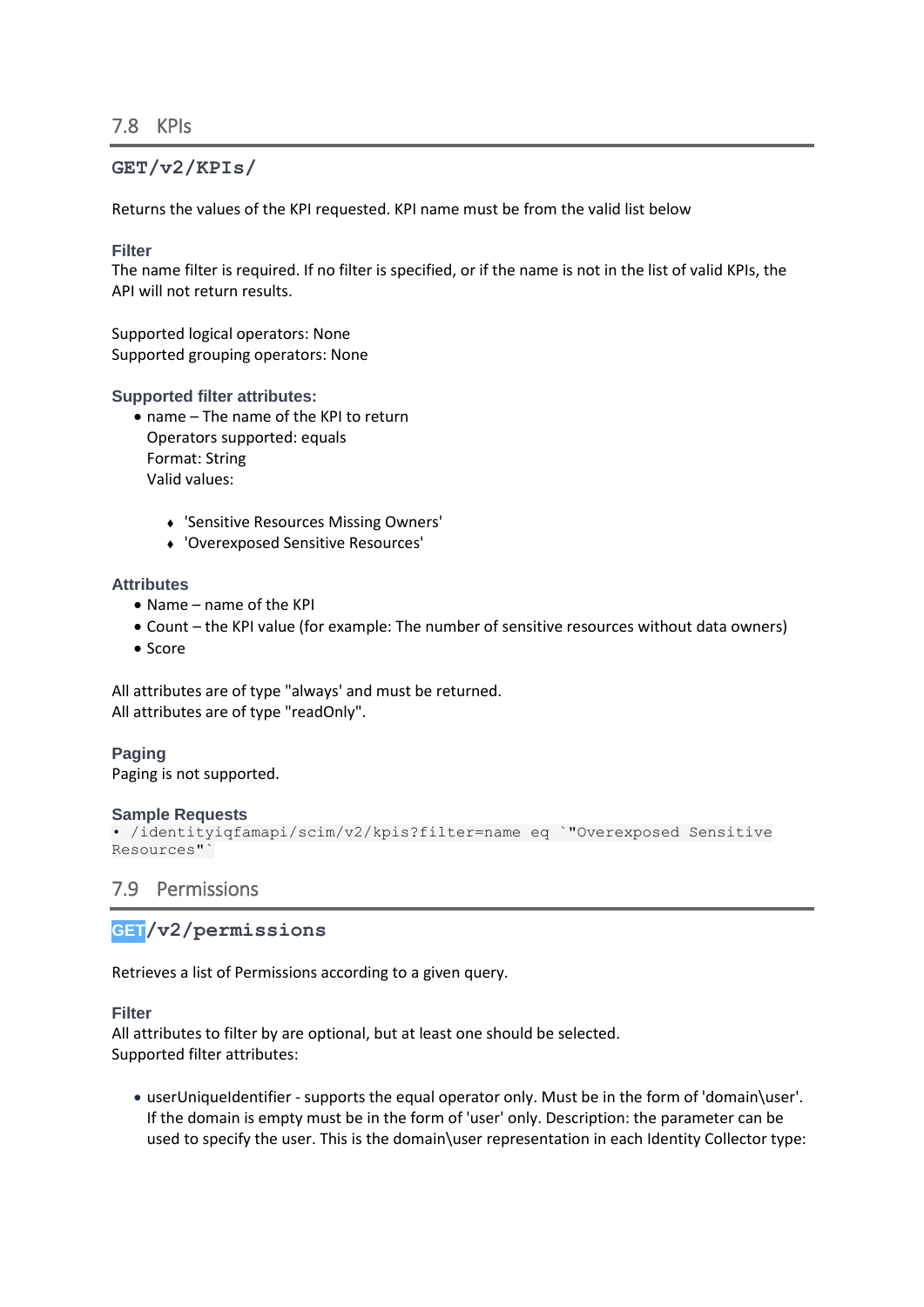- ◆ Active Directory domain is the Netbios name of the domain, user is the samAccountName
- ◆ Azure Active Directory domain is the fgdn of the Azure AD domain, user is the user upn
- ◆ NIS domain is empty, user is the user name in the NIS server
- <sup>⧫</sup> Google Drive domain is empty, user is the user email
- ◆ Box domain is the Box domain, user is the user email
- ◆ Dropbox domain is the Dropbox Team name, user is the user email
- groupUniqueIdentifier the domain\groupname representation of the identity group. Supports the equal operator only.

Constraint: The filter cannot contain both the filters userUniqueIdentifier and groupUniqueIdentifier.

- classificationCategory Use this filter attribute to get permissions that have classification categories assigned to their business resource. Supports the present operator only.
- fullPath Can be used to filter by the permission's business resource full path. Supports the equal operator only. Must be sent with the applicationId attribute filter.
- applicationId Can be used to filter by the permission's business resource application id. Supports the equal operator only. To query permissions in DFS applications, you must use this attribute with the DFS application id.
- permissionTypeName Use this filter attribute to get permissions with a specific permission type (Read, Write etc.). Supports the equals operator only.
- inherited Use this filter attribute to get permissions by their inheritance value. Supports the equals operator only and the values "false" (default), "true" or "both".

#### <span id="page-21-0"></span>**Attributes**

Returns all attribute values by default except for the classificationCategories attribute of business resource.

classificationCategories attribute value is returned if it was specifically requested in the attributes parameter.

#### <span id="page-21-1"></span>**Paging**

- startIndex The 1-based index of the first result in the current set of list results (starts from 1)
- count The number of objects returned in a list response per page. Max page size = 200.

• Only the first 100,000 results are returned in pages. If the requested page exceed 100,000 results, an error of tooMany will be returned.

• Results are ordered by the Id of Groups' Permissions and then the by the Id of Users' Permissions.

#### <span id="page-21-2"></span>**Sample Requests**

• /identityiqfamapi/scim/v2/Permissions?filter=applicationId eq "1"

```
• /identityiqfamapi/scim/v2/Permissions?filter=classificationCategory pr
```

```
• /identityiqfamapi/scim/v2/Permissions?filter=fullPath
```

```
eq "\\server\share\folder1" and applicationId eq "2"&count=200&startIndex=1
```

```
• /identityiqfamapi/scim/v2/Permissions?filter=permissionTypeName eq "Full
```

```
Control"&attributes=classificationCategories
```

```
• /identityiqfamapi/scim/v2/Permissions?filter=inherited eq "both"
Parameters
```
Name Description filter **string**